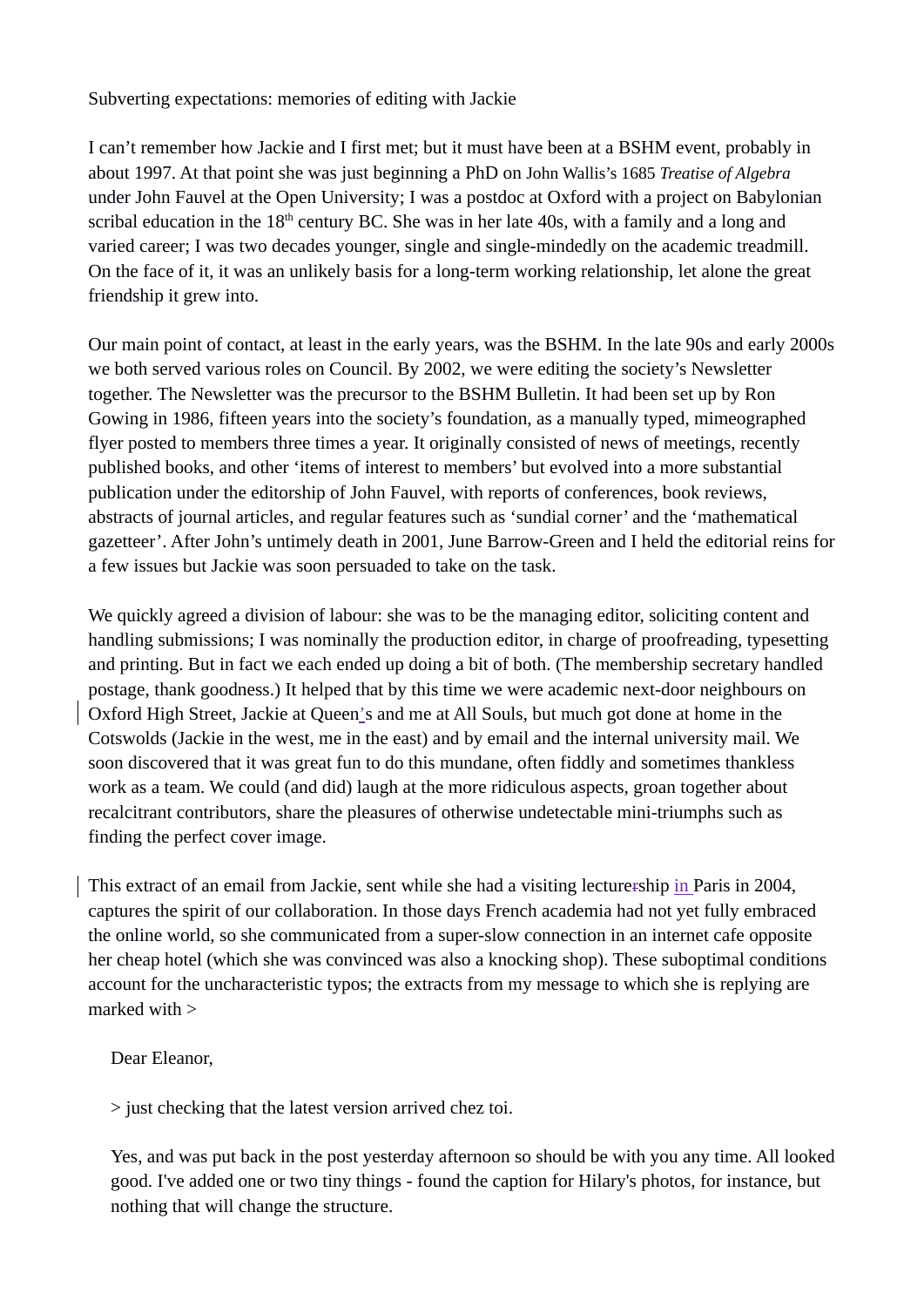> I thought I'd put the image of the first page between Peter's introduction and Walter's > article, as a full page image.

Peter thought that too, but I thought the manuscript made an eye-catching start if we put it first. I was also worried about the duplication of titles above the MS and above Walter's article, so wanted to separate them. Also, Peter's article is entitle[d] 'Introduction' without us yet knowing what it is an introduction to, unless we turn the page [and] look ahead. For all those reasons I decided on MS first, but if you think it looks better later and can sort out the headings, go ahead. But in that case perhaps it should be on the right hand side with Walter on the left (then we can take the heading away altogether from over the MS). So:

16-17 Peter 18 Walter first page 19 MS 20-26 Walter

I'm trying to imagine it but you can see it so do what you think looks best!

The issue we were planning was Newsletter 50, double-titled as BSHM Bulletin 1 and known to its friends as the Golden Bulletin because of its glitzy cover. (It is a shame that Taylor and Francis didn't include the covers in their retro-digitisation programme.) This marked the transition to the journal you are reading now, containing much more research content than before, which Jackie initially sourced from papers given at BSHM meetings. This approach gave a first step on the publication ladder to teachers, early career academics, and anyone else with an interest in writing about history of mathematics but who might not have considered themselves ready or able to submit to a 'proper' academic journal. Jackie was particularly keen on pieces about local history, history of mathematics education, and history of mathematics in the classroom. She was superb at cajoling manuscripts out of initially reluctant BSHM members, then helping to rework their sometimes rather rough drafts into engagingly readable articles.

Bulletin 1 opens with one of Jackie's beautifully crafted editorials, giving the history of the Newsletter in much more detail than I have presented here, and generously acknowledging all the help she received in putting each issue together. As I typeset the piece, I emailed to her:

You always write ridiculously grateful lines in your editorial about my mechanical contribution to the NL; I'm tempted to replace them this time especially (but am always tempted) with a hymn to your patience, good humour and indefatigable retypings and rewritings. bravo!

Of course, she wouldn't let me, and it is only now, after all these years, that I get to publicly declare what a splendid editorial colleague Jackie was.

Jackie's success with the Bulletin led to the sense that it might have a readership beyond the members of BSHM itself. In 2005 the Society began negotiations with Taylor & Francis to take over the publication of the journal and put its production and distribution on a professional footing. Once I had overseen the transition to T&F I was effectively out of an editorial job, and my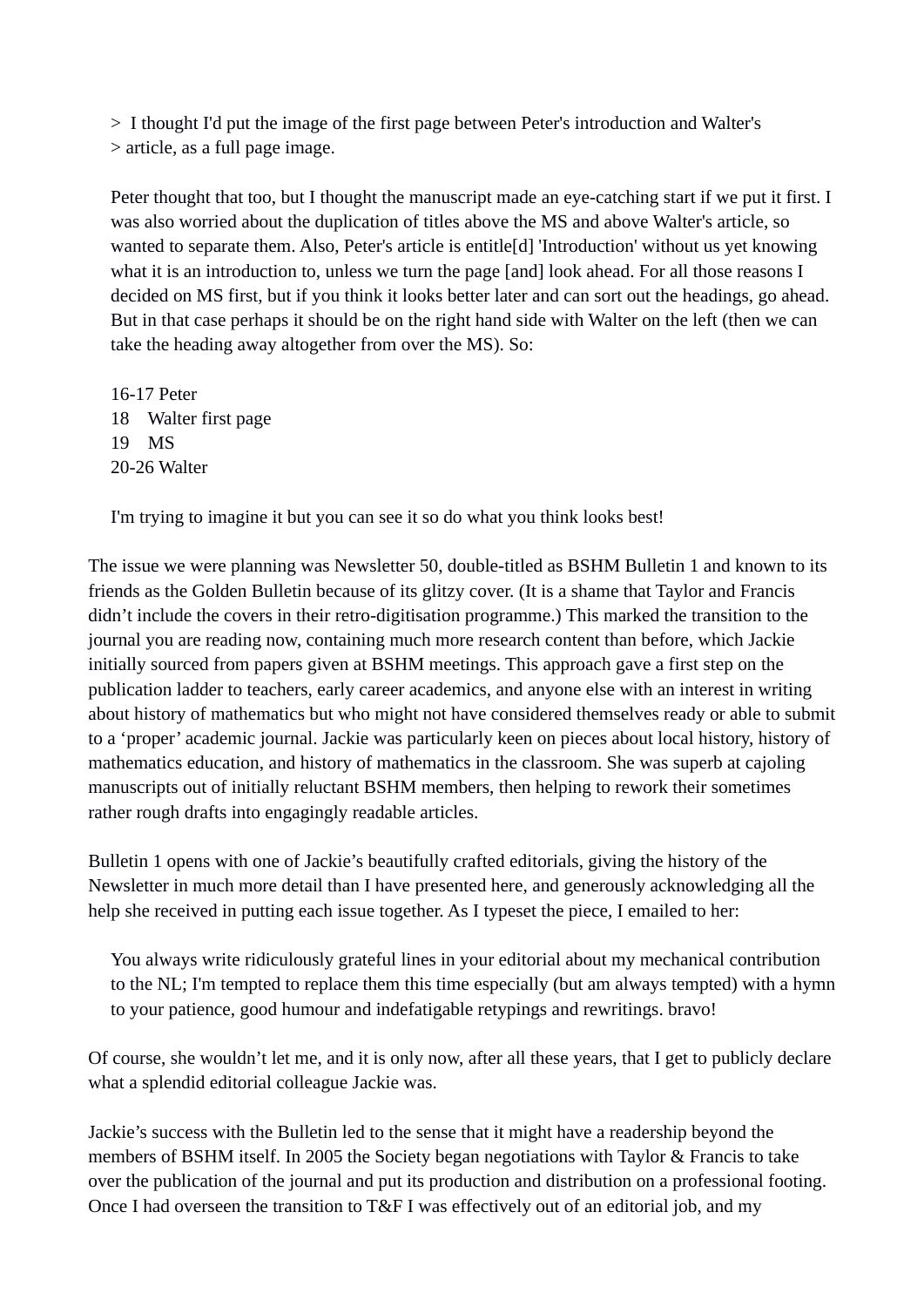involvement in the Bulletin diminished rapidly. Meanwhile Jackie, of course, continued at the editorial helm for a further seven years. She always worried that she wouldn't have enough content, or that it wouldn't be up to standard — but of course she made sure it always was. The fruits of her labours are online in the T&F archive (http://www.tandfonline.com/).

Meanwhile, we had enjoyed working together so much that we were soon looking for another excuse to do so. And thus, in early 2006, *The Oxford Handbook of the History of Mathematics* was conceived, thanks to OUP's then mathematics supremo, Alison Jones. We were too used to sitting round the table together — in my college office, in her kitchen, in my dining room, in the Queen's Senior Common Room — drinking tea and egging each other on.

We were forgiving and ruthless in equal measure. Just as for the Bulletin, we looked for contributors who were not the usual suspects, the big names whom one would expect to find in an authoritative tome—and in fact several of these newcomers and outsiders had published with us in the Bulletin already. We knew that these people had interesting and useful things to say about the history of mathematics that had not yet been heard, and worked hard with them to show off their stories to best advantage.

In fact, we played with our thematic structure constantly. Here is our section outline from January 2007 (with three chapters envisaged for the opening and closing sections, five in the others):

- 1. What is Mathematics?
- 2. Mathematical Cultures
- 3. Transmission and Reception
- 4. Centres and Peripheries
- 5. Learning Mathematics
- 6. Making a Living
- 7. Mathematics in Practice
- 8. Number, Text, and Image
- 9. Historians and their Sources

Some of these themes are not so far from what we ended up with, a few weeks before the submission deadline — the outcome of a highly rigorous process whereby we wrote all the chapter titles on slips of paper and shuffled them around until they fell into more or less coherent groups:

Geographies and Cultures 1. Global 2. Regional 3. Local People and Practices 4. Lives 5. Practices 6. Presentation Interactions and Interpretations 7. Intellectual 8. Mathematical